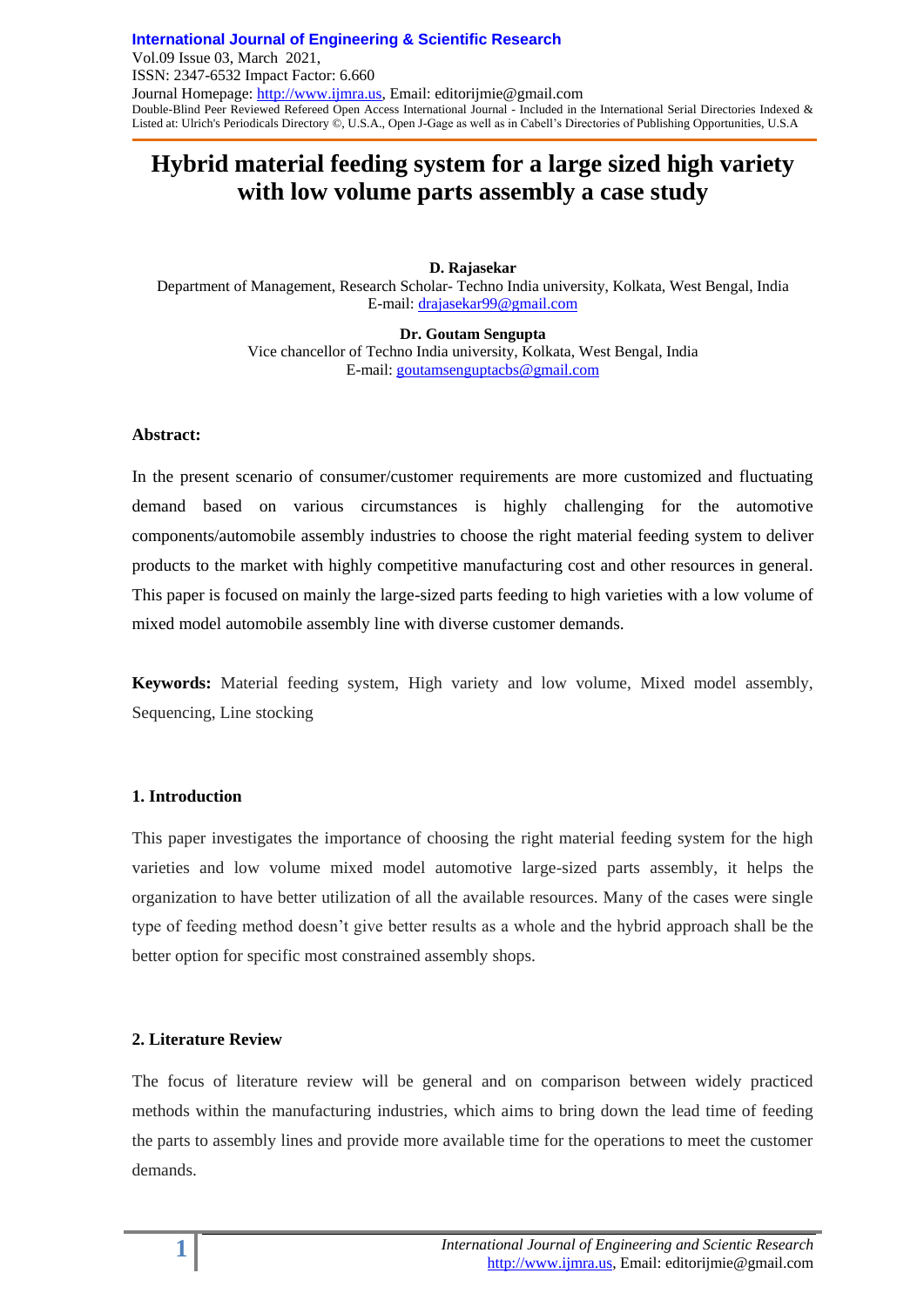## **Different types of material feeding methods followed in general for automotive industries:**

- $\Box$  Line stocking
- ⮚ Downsizing
- ⮚ Sequencing
- ⮚ Kitting

## **Line stocking:**

In this method the parts with the container as it is directly moved from supplier, warehouse or internal supermarket to the assembly lines in bulk quantity mostly single variant or very few variants, which will be kept along sides of the continuous moving line [1,2].

| <b>Advantages</b>                                                                          | <b>Disadvantages</b> |
|--------------------------------------------------------------------------------------------|----------------------|
|                                                                                            |                      |
| Suitable for low variety of product and low Occupies lot of space in assembly line borders |                      |
| volumes                                                                                    |                      |
| Suitable for small, medium, Large, and extra-large                                         |                      |
| parts                                                                                      |                      |

## **Downsizing:**

In this method bulk containers are unpacked in warehouse or other similar location and transferred to the next level of small lots than received or original pack quantities and feed to the assembly lines in a returnable or non-returnable container [1,2].

| <b>Advantages</b>                                                                                 | <b>Disadvantages</b> |
|---------------------------------------------------------------------------------------------------|----------------------|
|                                                                                                   |                      |
| Suitable for low variety of product and higher   Occupies moderate space in assembly line borders |                      |
| volumes                                                                                           |                      |
| Suitable for small, medium sized parts                                                            |                      |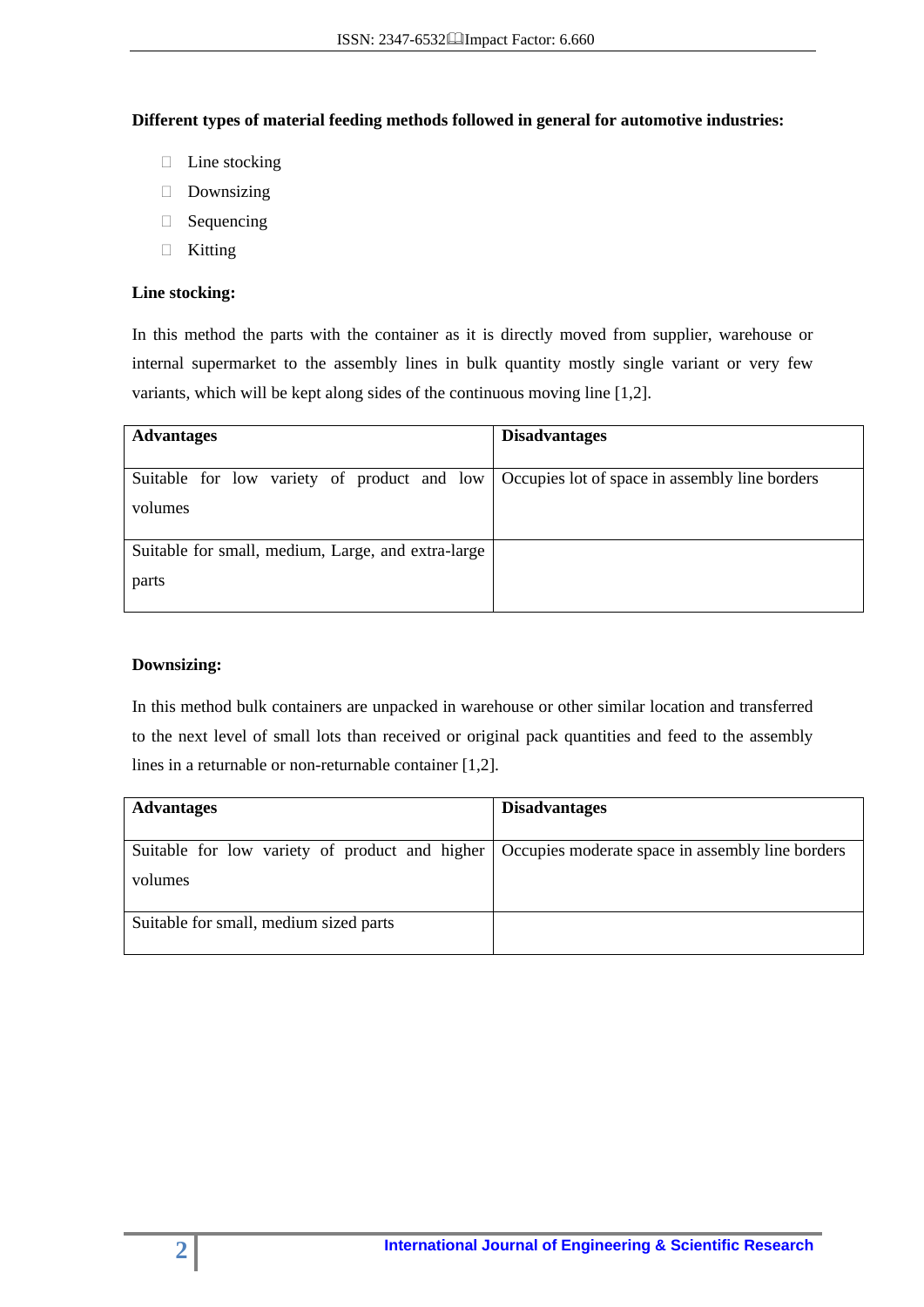# **Sequencing:**

In this method the parts sequenced based on daily production plan in a single or very few containers and presented in line borders for the consumption in just in time basis [2].

| <b>Advantages</b>                               | <b>Disadvantages</b>                            |
|-------------------------------------------------|-------------------------------------------------|
|                                                 |                                                 |
| Suitable for high variety of product and higher | Requires some sequencing space at shop floor or |
| lower volumes                                   | warehouse (If it is not outsourced to supplier) |
| Suitable for medium $&$ large size parts        |                                                 |
| Occupies less space in assembly line borders    |                                                 |

# **Kitting:**

In this method the parts are presented to the assembly lines in the form of related group of parts combined and supplied based on bill of materials for the station in one unit, it involves the separate process before final operations happen [1,2].

| <b>Advantages</b>                                    | <b>Disadvantages</b>                         |
|------------------------------------------------------|----------------------------------------------|
|                                                      |                                              |
| Suitable for high variety of product and low volumes | Requires some kitting space at shop floor or |
|                                                      | warehouse                                    |
|                                                      |                                              |
| Suitable for small, medium $\&$ large size parts     |                                              |
| Suitable for bottleneck operation/station            |                                              |
| Occupies very less space in assembly line borders    |                                              |

## **Lean management**

With the publication of "The Machine that Changed the World: The Story of Lean Production" [6] the advantages of lean principles have been widely recognized. The term Lean implies a series of tools and techniques to eliminate wastes (Muda), reduce non-value-added operations, improve value added processes and maximize performance [7].

The identification and elimination of waste is a primary philosophy of lean is removing the first, large layer of waste generally yields significant improvements in overall performance. At this point most of the improvements are the individual process level, not at the level of flow connecting processes. Subsequently cycles through the continuous improvement spiral will connect processes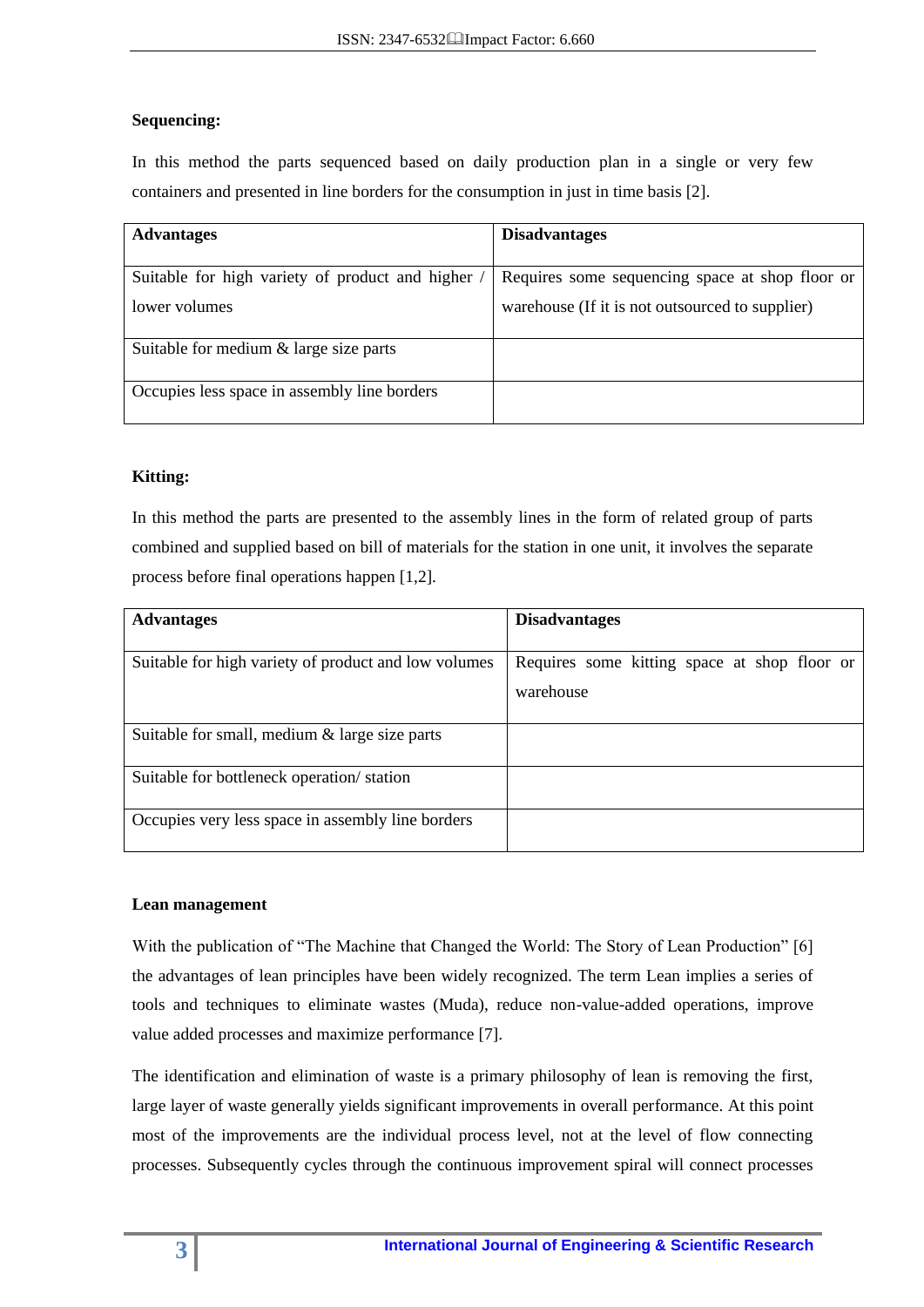and can have even larger impact and reinforce motivation to maintain the stability of individual processes [3].

#### **3. The problem and implementation details**

The section 3.1 describes the situation prior to the implementation, identifying the problems that were found. The section 3.2 describes opportunities available to change. The section 3.3 describes the changes and the situation after its completion, besides internal management team and internal customers overall satisfaction regarding the implemented changes was evaluated.

#### **3.1 Status prior to the implementation**

This case study was conducted in one of the manufacturing of an automotive component industry, major components are bought out in nature, not in house manufactured around 2500 varieties of parts, which all put together in the following categories raw material, WIP, finished goods & MRO etc.

The major product group belongs to large size components in high variant and low volume mix with the high fluctuation in customer demand and the case study taken for the part group called " Tie rod" which is used for the commercial vehicles steering tilt system

In present scenario the designed assembly line capacity is not fully achievable due to the constraints faced

#### **3.1.1 Process flow diagram**

The process flow shows the activities

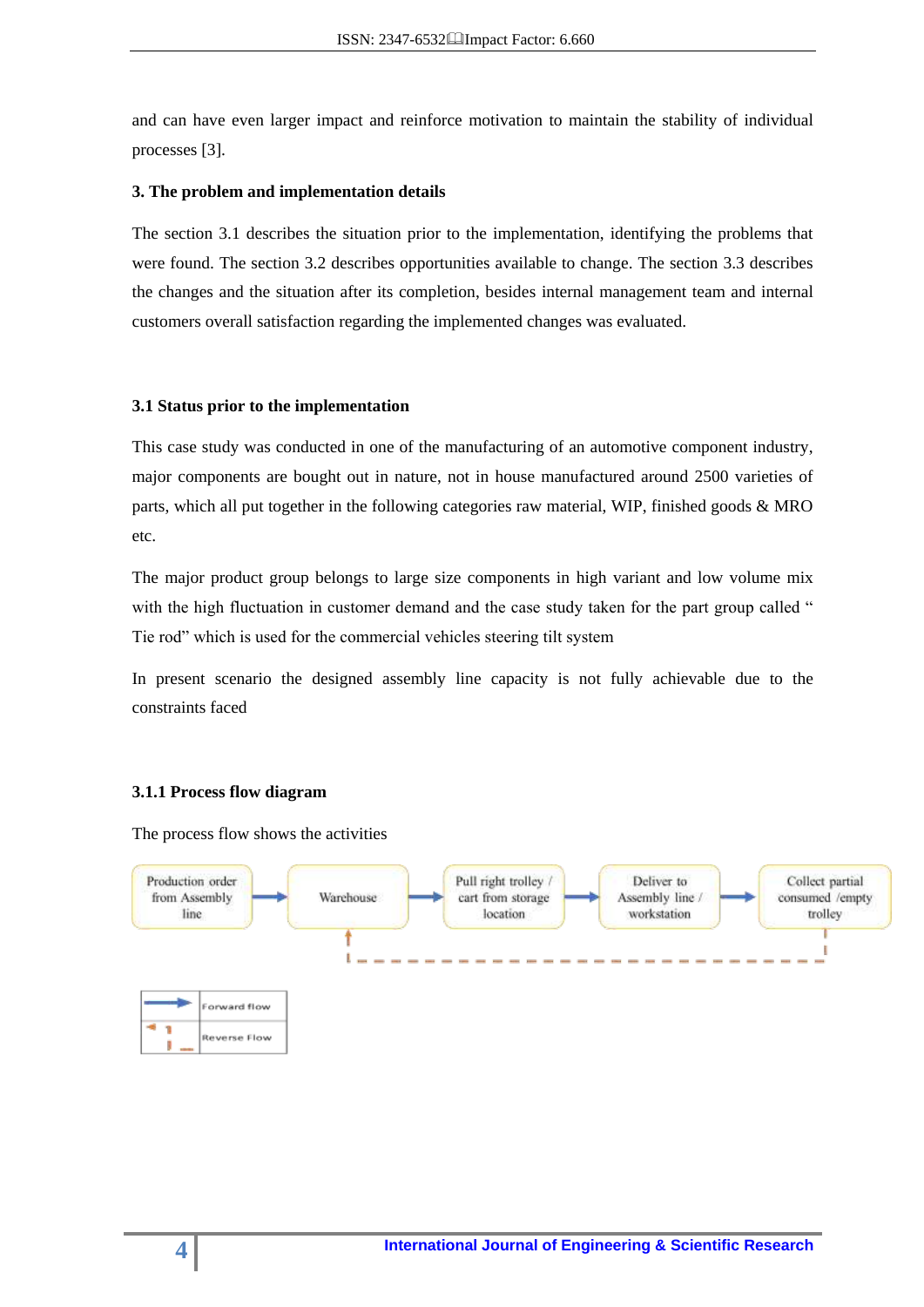## **3.1.2 Difficulties of the daily transactions**

- High varieties of low volume with high mixed model production system ratio of 3:1
- Size of the component is large in nature about 2000 millimeters in length
- Weight of the single component maximum about 15 kilograms per trolley / cart which will hold 28 pieces as standard pack
- Distance between warehouse and the production assembly line is about 100 meters with various floor level and high traffic congestion with two major intercepts along the way
- Assembly line border space occupied with all varieties of components (each model per trolley/cart) is about 12 square meters
- Production operator motion is about 12 meters (To  $&$  From) to grab the component for the product assembly on each model change overs

# **3.2 Opportunity**

It encourages the improvement required at various stages in the manufacturing floor and warehouse zones with more organized, systematic way of working, as much as possible figured out in below

- Identify the high mix and low volume components in the part group
- Identify the exact ratio of product mix based on past  $\&$  future production plan
- Identify the bottlenecks in the flow of activities (Traffic, multiple movement, reverse flows etc.)
- Identify the innovative methods available to reduce the changeover, lead time etc.

#### **3.3 Status after the implementation**

The standardized processes and procedures with reference to lean philosophy, started the journey of waste identification with other best practices stated below

- Reduced production operator motion
- Increased productivity of the assembly lines
- Reduced number of material handling and traffic at assembly lines
- Reduced space occupied at assembly line borders
- Reduced inventory levels at assembly lines
- Eliminated partially consumed reverse material flow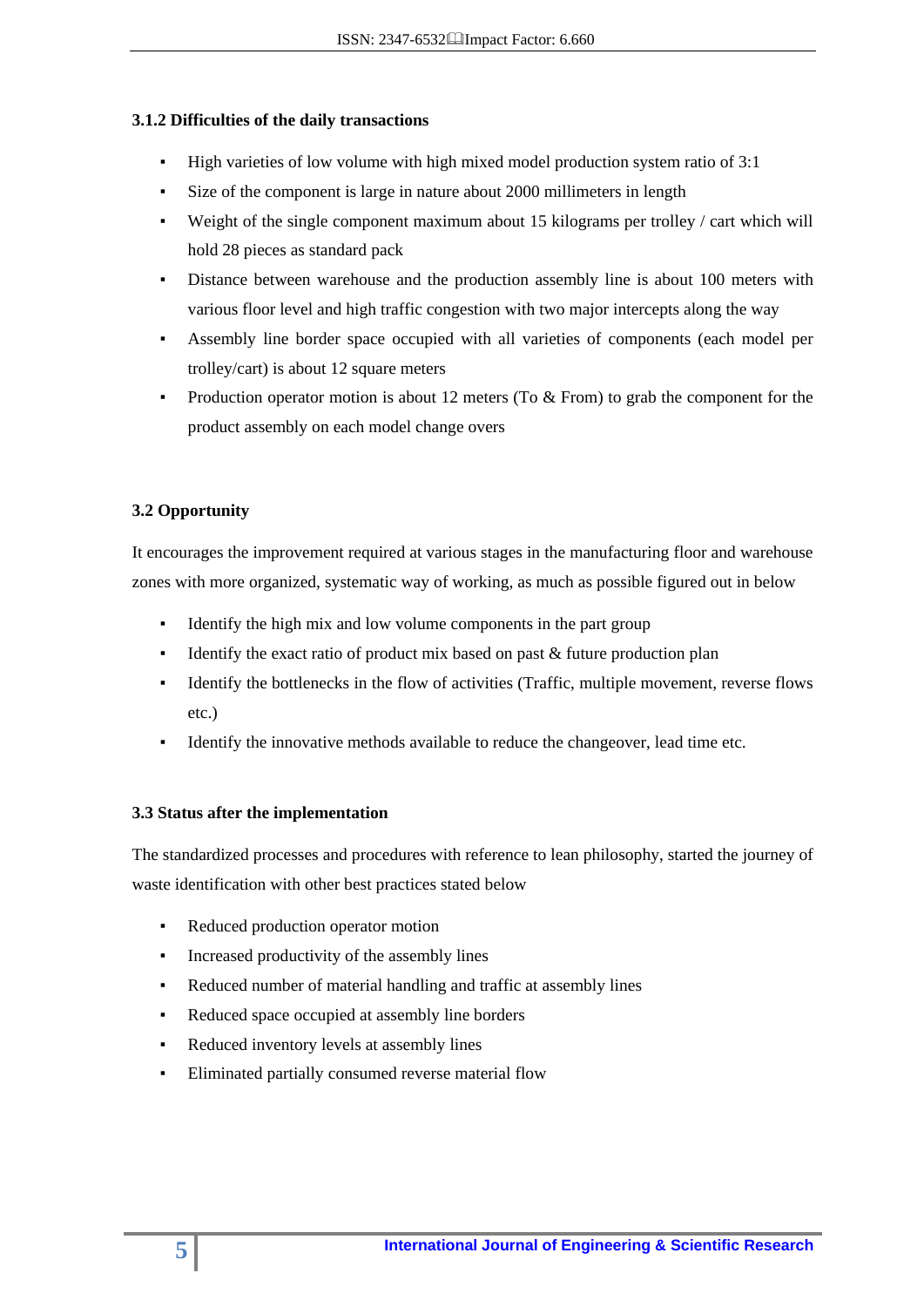## **4. Research Methodology**

## **Research Approach**

Mainly the analysis of this paper is based on primary data collected from the organization and secondary data, online databases, digital libraries, books, journals, conference papers, etc.

## **4.1 Objectives**

The objectives are as below:

- To increase the productivity
- To reduce the space occupied at assembly line
- To reduce the multiple material handling equipment movement/ traffic at assembly lines
- To utilize the maximum space at assembly line for the value addition purposes
- To reduce line operator motion between one model to another model

## **4.2 Identifying problems & prioritizing**

- Major contributor in terms of classification of part group leads to maximum space occupant
- Major contributor in terms of zone/location leads to multiple movements
- Various disorganized activities in the entire process
- Various waste in the process

## **4.3 Important attributes affecting the feeding**

## **(1) Production orders and the product mix**

- Rate of production per hour 15 jobs & ratio of product mix is 3 -5 models in an hour
- Fast, Medium & slow-moving finished product wise list past 3 years (2018 to 2020) and future forecast for 1 year (2021)
- Individual components/ part groups total 10 varieties of parts (list of Item code, description etc.)

## **(2) Layout and feeding method**

- At any given point in time 6 Trolleys / carts parked in line borders for consumption
- Line stocking method is followed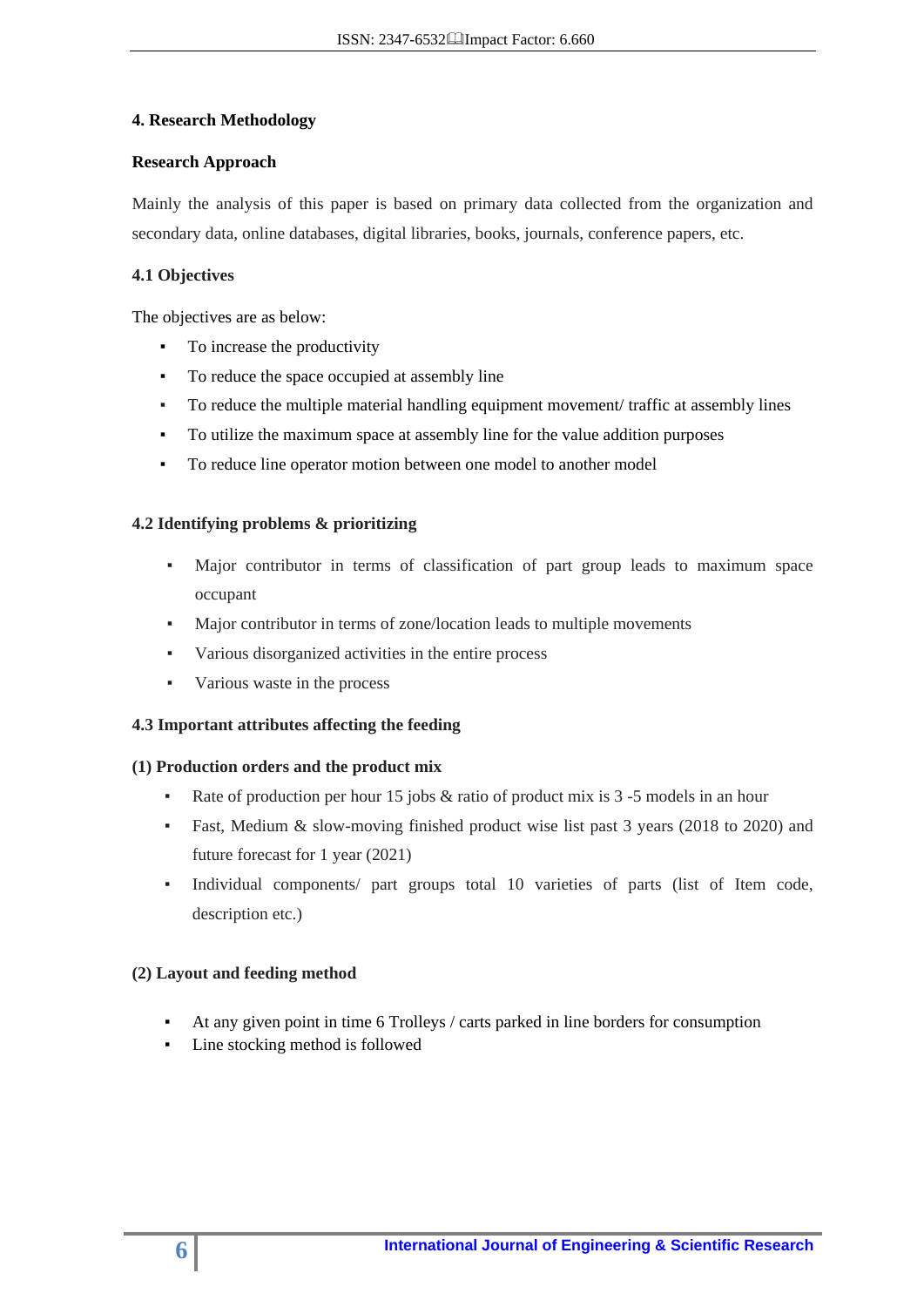



#### **(3) Material handling constraints**

- **•** Forward flow rate averages every 1.8 hours one trolley /cart moved
- **•** Reverse flow rate averages every 1 hour one trolley / cart moved (Partial  $\&$  empty)
- Traffic congestion at two junctions 1 occurrence per hour (8 per day in a single shift pattern)
- Multiple handling points at storage and line borders for model change over

## **(4) Multiple varieties of components/parts and distances**

- Size  $&$  weight of the components/parts
- Individual components/ part groups (list of Item code, description etc.)

#### **Research Tools**

The following tools used as follows, Flow chart, Bar chart, Pareto chart [5], Case study, 5 Why analysis, 5S, Seven types of deadly waste, JIT [4], FSN analysis [8].

#### **5. Case study and analysis**

Results of research explained in this section. Accordingly, the entire model of all parts put together comes around 101 finished products made by which using 10 components/parts (Tie rod)





Tie rod on trolley / cart Dimension- 2080 x 870 x 1220mm

**RM**- Raw material / Bought out items or parts or component, **FG-**Finished goods is axle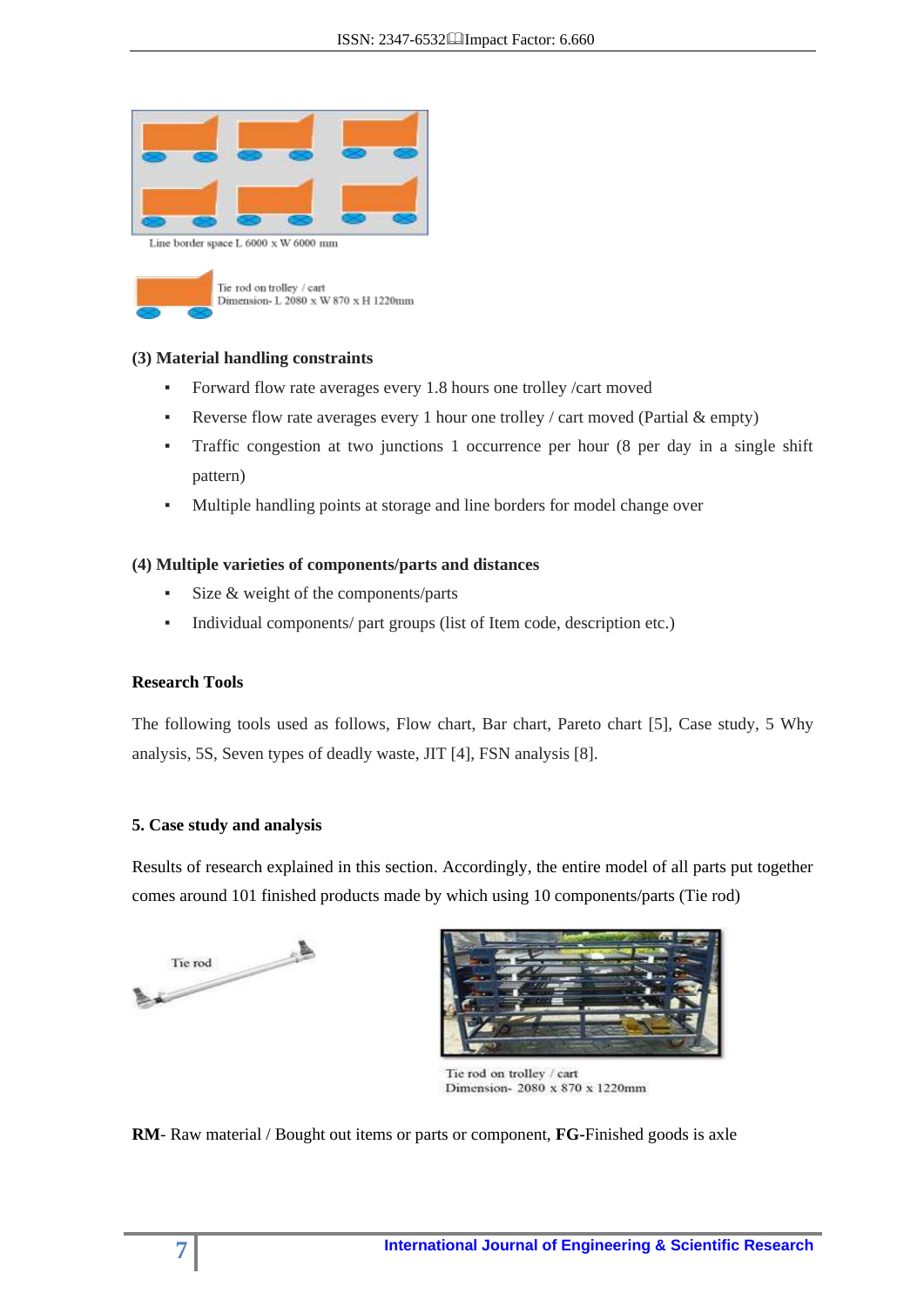#### **Step: 1 Basic data collection**

- History of the parts information in terms of volume and other necessary details (part #, description, weight, number of pieces / packages, dimensions, storage location, classification etc.
- Production trend past 3 years and future 1-year forecast with all varieties based on the finished products drilled down into the individual bought out component/part level (daily, monthly yearly average usage, # of movements per day, ratio of product mix etc.)
- Inventory levels at all the locations, method of current feeding, routes, and other historical information





#### **Next 1-year forecast all varieties inclusive**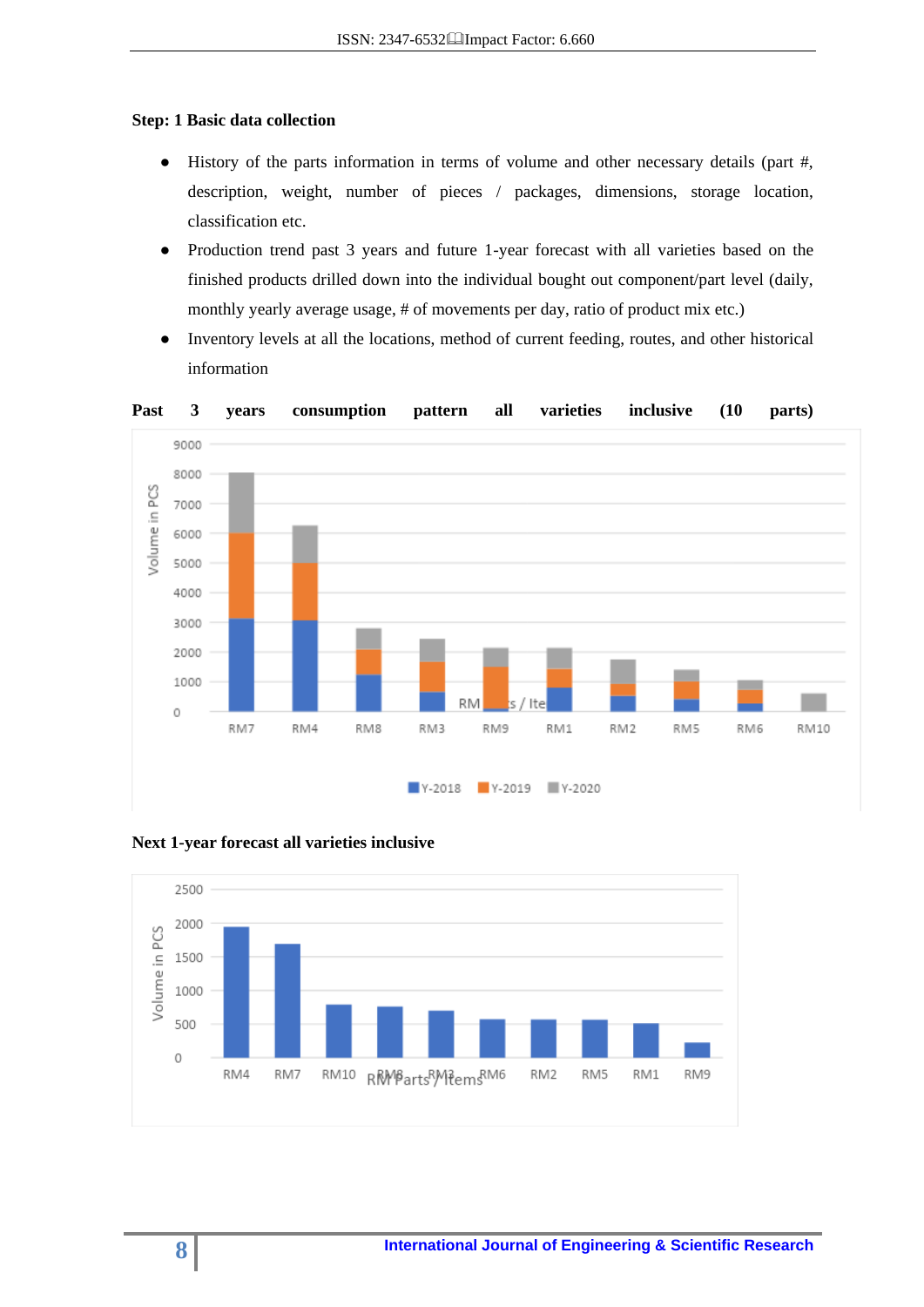The past 3 years consumption (2018,2019,2020) shows the most used model is RM4 & RM7 part group and others are less consumption compare to those 2 models at all the time in a day production



#### **FSN Analysis with combination of pareto analysis:**

The above charts show the only 2-part group out of 10 is the most used model about 80% of time in a day and other 8 items are contributing only 20% of usage in a day

**Vital few 80% of volume** is the part group consists of only 2 item code as follows RM7 & RM4 interchangeably for the past 3 years and next 1-year forecast

**Trivial many 20% of volume** is the part group consists of remaining 8-part group which volume is as low compared to vital few group items

F-Fast moving- RM7 & RM4

S- Slow moving- RM1, RM2, RM3, RM5, RM6, RM8 & RM9

N-Nonmoving- RM10 (only for the year of 2018 & 2019)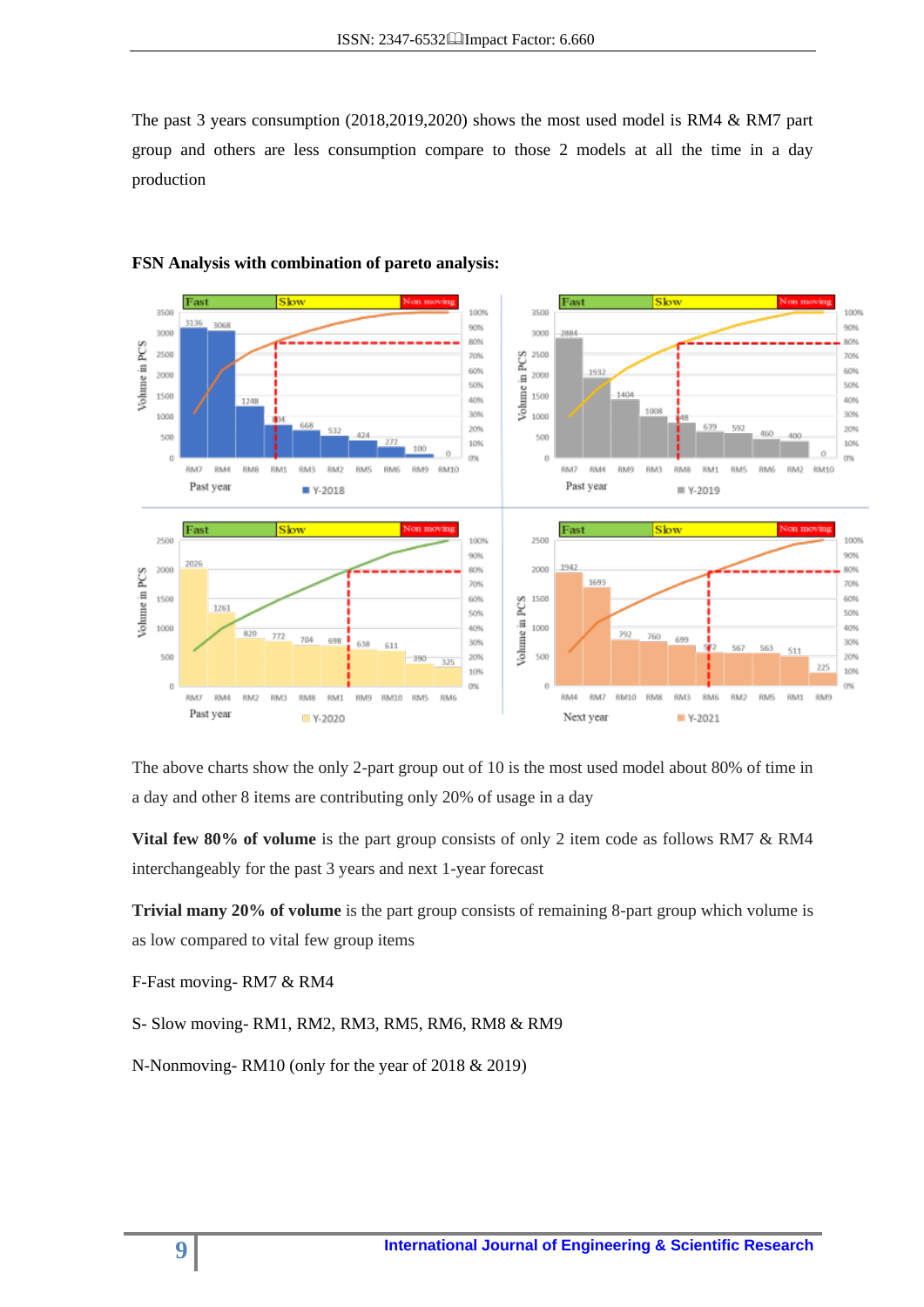# **Step: 2 Developing the feasible material handling method**

Based on the FSN analysis, it is found two type of major category of parts are as follows "Runner and stranger"

| <b>Category</b> | <b>Feasibility of feeding method</b> | <b>Forecast</b><br>ranking | Model wise<br>parts / Item | <b>Number</b><br>of trolley<br>$/$ carts | of<br><b>Number</b><br>quantity<br>$\frac{1}{2}$<br>trolley / carts |  |
|-----------------|--------------------------------------|----------------------------|----------------------------|------------------------------------------|---------------------------------------------------------------------|--|
| Runner          | Line stocking                        |                            | RM4                        |                                          | 28                                                                  |  |
|                 |                                      | $\overline{2}$             | RM7                        |                                          | 28                                                                  |  |
|                 |                                      | 3                          | <b>RM10</b>                |                                          |                                                                     |  |
|                 |                                      | $\overline{4}$             | RM <sub>8</sub>            |                                          |                                                                     |  |
|                 |                                      | 5                          | RM3                        |                                          |                                                                     |  |
|                 | Sequencing                           | 6<br>RM <sub>6</sub>       |                            |                                          |                                                                     |  |
| Stranger        |                                      | $\overline{7}$             | RM2                        |                                          | 28                                                                  |  |
|                 |                                      | 8                          | RM5                        |                                          |                                                                     |  |
|                 |                                      | $\mathbf{Q}$               | RM1                        |                                          |                                                                     |  |
|                 |                                      | 10                         | RM <sub>9</sub>            |                                          |                                                                     |  |
| <b>Total</b>    |                                      |                            |                            | 3                                        | 84                                                                  |  |

## **Step: 3 Design of layout at warehouse and assembly line borders**



## **Step: 4 Trial and validation of proposed method**

In the this phase various pros & cons validated based on the new layout at the warehouse and line borders, the warehouse operator feed the parts RM4 & RM7 in batch as it is received from supplier trolley/ cart in full quantity, other parts sequenced based on the daily production orders in reverse sequence in a one trolly/cart and moved to the line borders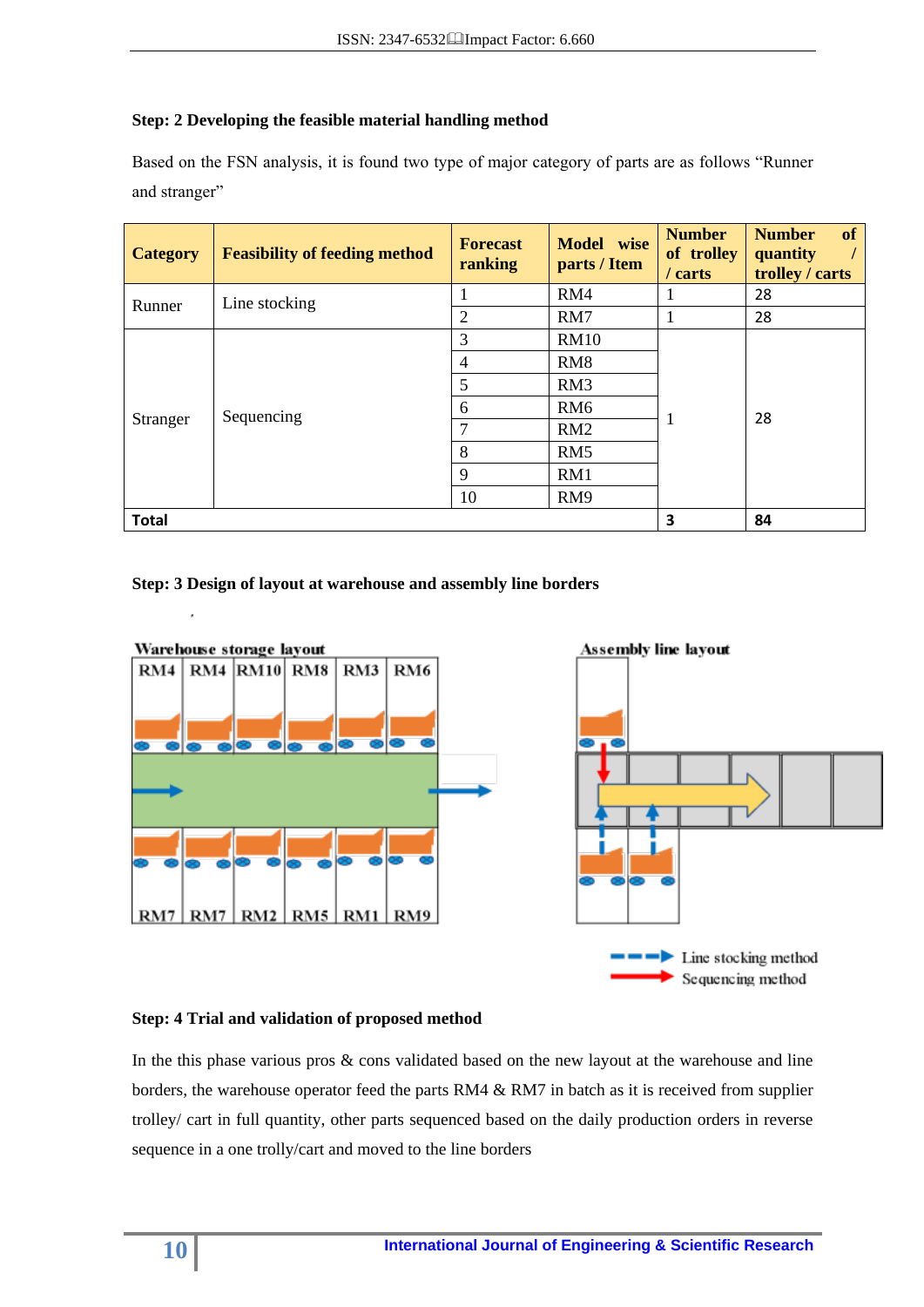In this approach it was observed the line border has the advantage of space saving about 50% compare to the previous feeding method, also the line operator movement is reduced drastically with other benefits

## **6. Conclusion and results**

In this paper, the case study main focus was to increase the productivity and reduction of space occupied by the parts in the line border, moreover it depends on the feeding method followed before presenting the parts to the production orders in a line stocking and in future line stocking used for majorly consumed parts remining less consumption parts follows the sequencing method.



#### **6.1 Production operator movement & time reduction trend**

After changing the method of feeding at line border the movement of operator (Start- Go- Pick-Return) cycle is reduced from 2304 secs to 1600 secs per shift, it is about 704 secs reduction (31%) compared to the previous feeding method (Line stocking).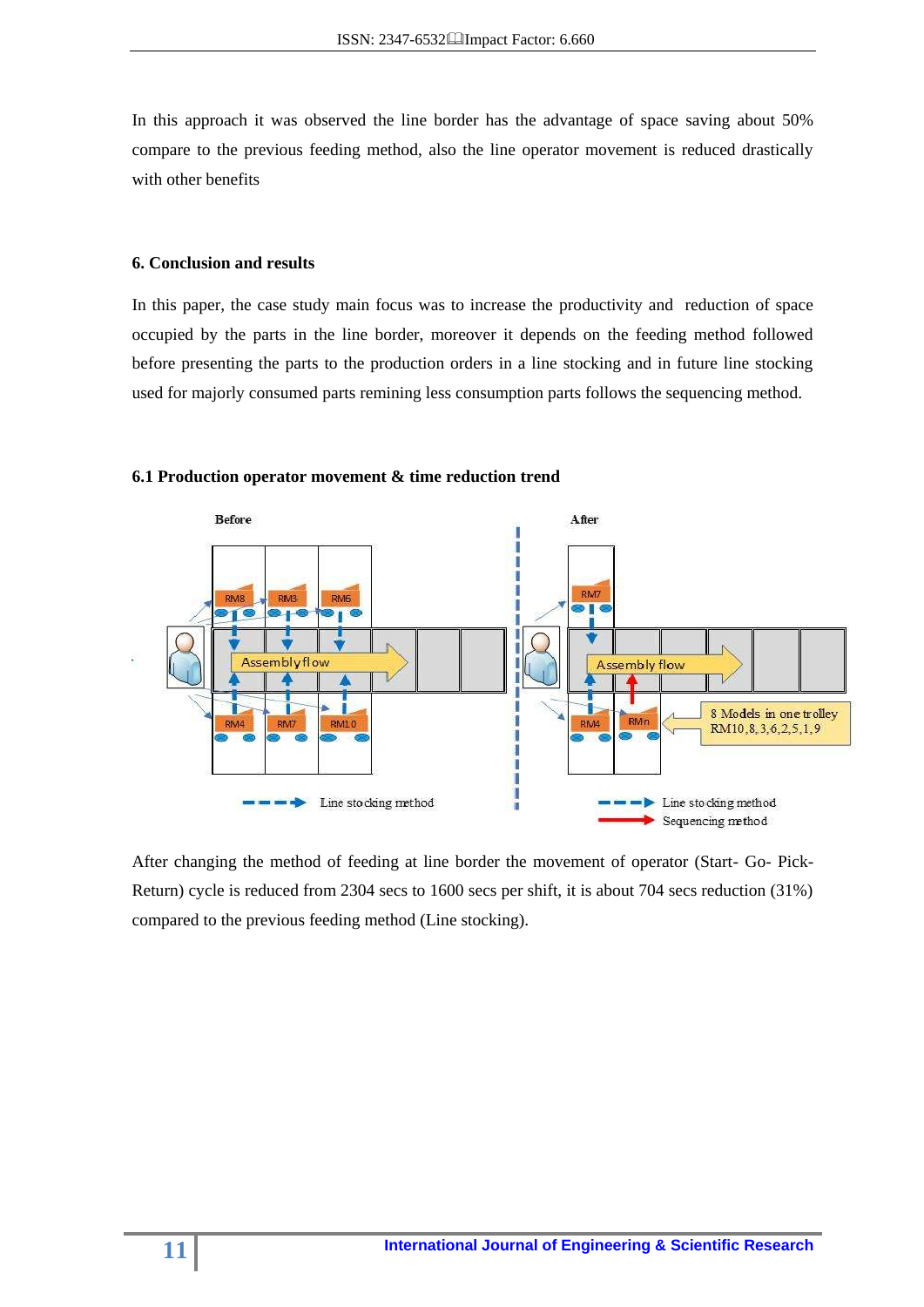|                 |           |           | <b>Before</b> |                                                        |                                     |                            | After           |           |           |                                      |                            |                                     |                             | Saving                                 |
|-----------------|-----------|-----------|---------------|--------------------------------------------------------|-------------------------------------|----------------------------|-----------------|-----------|-----------|--------------------------------------|----------------------------|-------------------------------------|-----------------------------|----------------------------------------|
| Model           | per shift | per shift |               | Demand Mix Ratio Minimum Maximum<br>4 meters 12 meters | Total # of<br>movement<br>per shift | Secs/<br>move per<br>shift | <b>Model</b>    | per shift | per shift | Demand Mix Ratio Minimum<br>4 meters | Maximum<br><b>8</b> meters | Total# of<br>movements<br>per shift | Secs /<br>move per<br>shift | Reduction<br>of time in<br><b>Secs</b> |
| RM4             | 19        | 3         | 6             | 0                                                      | 6                                   | 101                        | RM4             | 19        | 3         | 6                                    | 0                          | 6                                   | 101                         | 0                                      |
| RM7             | 17        | 3         | 6             | 0                                                      | 6                                   | 91                         | RM7             | 17        | 3         | б                                    | 0                          | б                                   | 91                          | 0                                      |
| <b>RM10</b>     | 8         |           |               | 8                                                      | 8                                   | 384                        | <b>RM10</b>     | 8         |           |                                      | 8                          | 8                                   | 256                         | 128                                    |
| RM8             | 8         |           |               | 8                                                      | 8                                   | 384                        | RM <sub>8</sub> | 8         |           |                                      | 8                          | 8                                   | 256                         | 128                                    |
| RM3             | ٠         |           |               | 7                                                      | z                                   | 336                        | RM3             | m         |           |                                      | 7                          | m                                   | 224                         | 112                                    |
| RM6             |           |           |               | 5                                                      | 5                                   | 240                        | RM6             |           |           |                                      | 5                          |                                     | 160                         | 80                                     |
| RM <sub>2</sub> | 5.        |           |               | 5                                                      | 5                                   | 240                        | RM <sub>2</sub> | 5         |           |                                      | 5                          |                                     | 160                         | 80                                     |
| RM <sub>5</sub> |           |           |               | 5                                                      | 5                                   | 240                        | RM5             | ٢         |           |                                      | 5                          |                                     | 160                         | 80                                     |
| RM1             | 4         |           |               | 4                                                      | 4                                   | 192                        | RM1             | 4         |           |                                      | 4                          |                                     | 128                         | 64                                     |
| RM9             | 2         |           |               | 2                                                      | 2                                   | 96                         | RM9             | 2         |           |                                      | 2                          | ŋ.                                  | 64                          | 32                                     |
| Total           | 80        |           |               |                                                        | 56                                  | 2304                       | Total           | 80        |           |                                      |                            | 56                                  | 1600                        | 704                                    |

## The below table of comparison shows the distance walked by operator

\* Time taken for 1 meter distance (Start -Go- Pick-Return) 4 Secs

# **6.2 Productivity improvement trend**

| <b>Before</b>                                                         |                    | After                                                                 |                    |                         |  |  |
|-----------------------------------------------------------------------|--------------------|-----------------------------------------------------------------------|--------------------|-------------------------|--|--|
| <b>Description</b>                                                    | <b>Calculation</b> | <b>Description</b>                                                    | <b>Calculation</b> | Improved /<br>Reduction |  |  |
| Total shift time (8 hrs x 60 Mins)                                    | 480                | Total shift time (8 hrs x 60 Mins)                                    | 480                | 0.0                     |  |  |
| Lunch & Break time (Mins)                                             | 50                 | Lunch & Break time (Mins)                                             | 50                 | 0.0                     |  |  |
| Gross available time (Mins)                                           | 430                | Gross available time (Mins)                                           | 430                | 0.0                     |  |  |
| Assumed 10% down time (Mins)                                          | 43.0               | Assumed 7% down time (Mins)                                           | 31.3               | $-11.7$                 |  |  |
| Net available time (Mins) @ Uptime<br>90%                             | 387                | Net available time (Mins) @ Uptime<br>90%                             | 399                | 11.7                    |  |  |
| Desired cycle time / Production order<br>(Mins)                       | 4.886              | Desired cycle time / Production order<br>(Mins)                       | 4.886              | 0.0                     |  |  |
| Designed capacity (# of product in<br>Pieces) / As per gross avl time | 88                 | Designed capacity (# of product in<br>Pieces) / As per gross avl time | 88                 | 0.0                     |  |  |
| Actual capacity (# of product in Pieces)<br>As per net avi time       | 79.2               | Actual capacity (# of product in Pieces)<br>As per net avl time       | 81.6               | 2.4                     |  |  |
| Total time taken for the TIE ROD<br>movement (secs) / shift           | 2304               | Total time taken for the TIE ROD<br>movement (secs) / shift           | 1600               | $-704.0$                |  |  |
| Total time taken for the TIE ROD<br>movement (mins) / shift           | 38.4               | Total time taken for the TIE ROD<br>movement (mins) / shift           | 26.7               | $-11.7$                 |  |  |

Productivity improved from 79.2 to 81.6 is about 2.4 parts increased per shift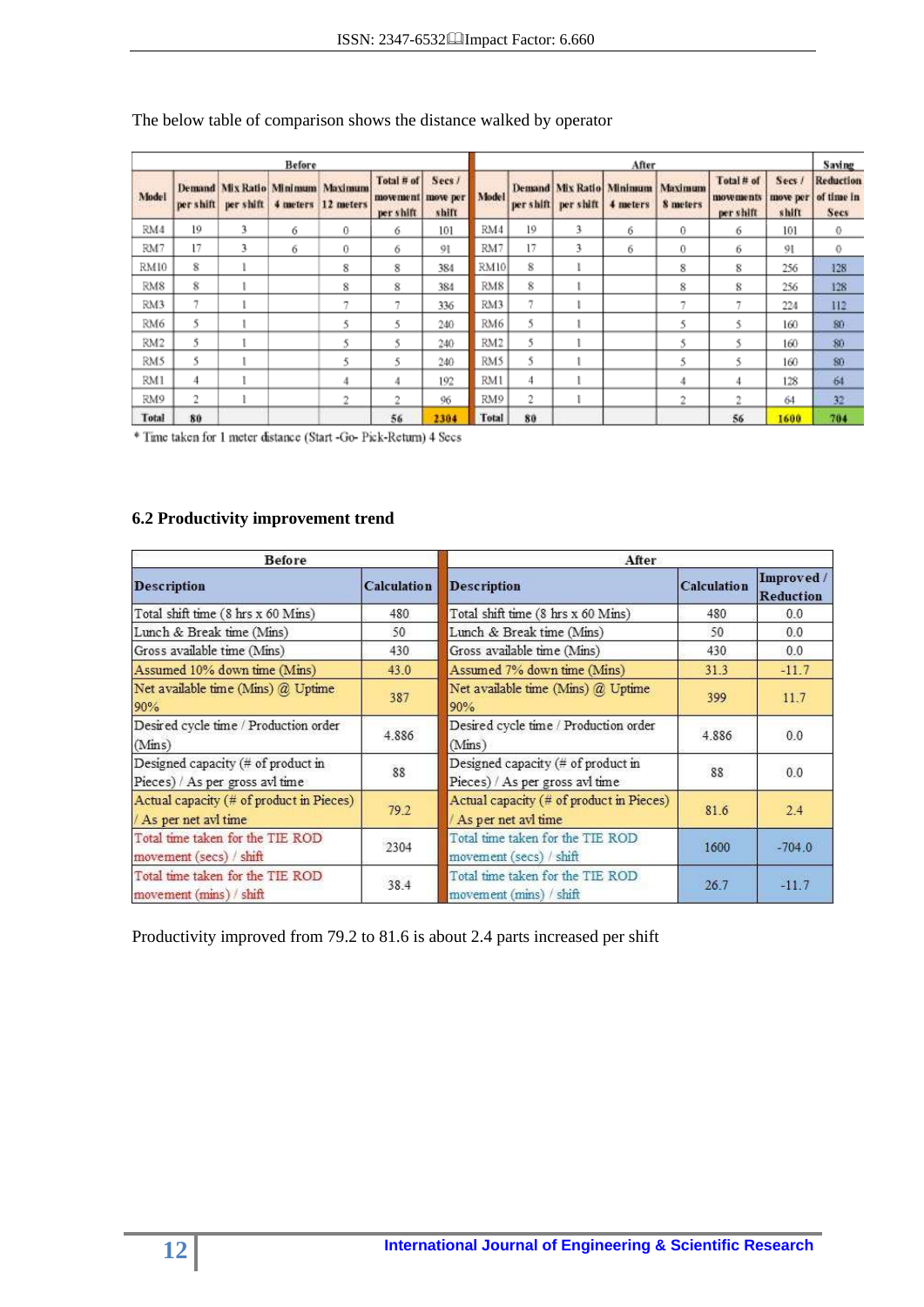

## **6.3 Reduction of space occupied by parts storage in line border**

Previously the assembly line border occupied with 6 trolleys which was occupied 12 Sq.m of space and after implementation of new hybrid feeding method, it has been reduced to 6 Sq.m



## **Assembly line layout:**

Previous condition was the individual model parts per trolley in full kept near by the line borders, proposed condition only two trolleys of majorly runner parts kept in line border in full and other models new production orders were kept in a single trolly on sequence flow method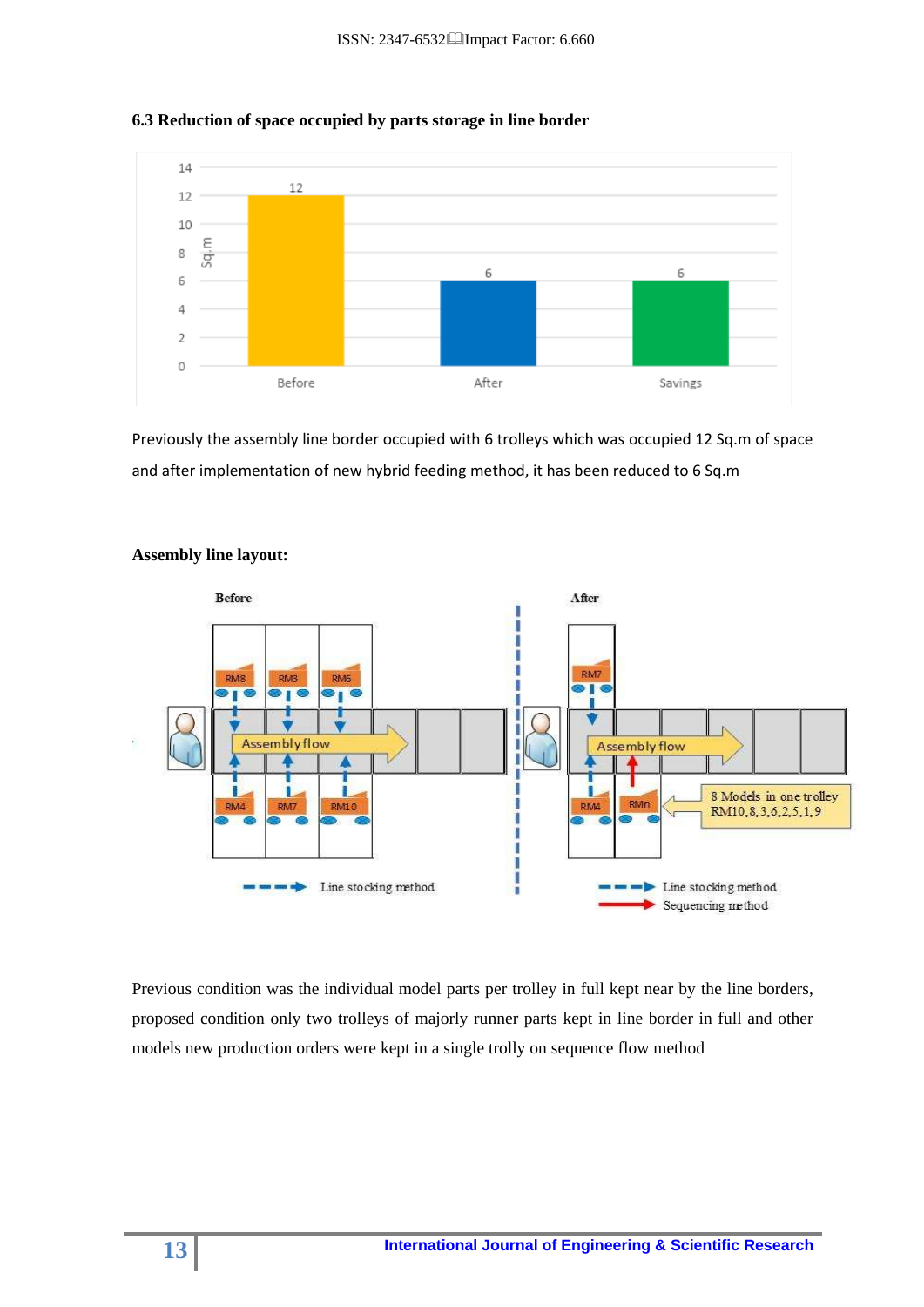## **6.4 Reduction of transportation between warehouse and assembly line**

## **Before:**

| <b>Model</b>    | Per shift demand         | # of Trolley required /shift | Min frequency of movement/shift |
|-----------------|--------------------------|------------------------------|---------------------------------|
| RM4             | 19                       | 0.7                          |                                 |
| RM7             | 17                       | 0.6                          |                                 |
| <b>RM10</b>     | 8                        | 0.3                          |                                 |
| RM <sub>8</sub> | 8                        | 0.3                          |                                 |
| RM3             | 7                        | 0.2                          |                                 |
| RM <sub>6</sub> | 5                        | 0.2                          |                                 |
| RM2             | 5                        | 0.2                          |                                 |
| RM <sub>5</sub> | 5                        | 0.2                          |                                 |
| RM1             | 4                        | 0.2                          |                                 |
| RM9             | $\overline{2}$           | 0.1                          |                                 |
|                 | <b>Total trolley req</b> | <b>3.0</b>                   | 10                              |

\*Volume considered per shift average 80 finished products & single shift a day production demand

of forecast

#### **After:**

| <b>Model</b>             | Per shift demand | # of Trolley required /shift | Min frequency of movement/shift      |
|--------------------------|------------------|------------------------------|--------------------------------------|
| RM4                      | 19               | 0.7                          |                                      |
| RM7                      | 17               | 0.6                          |                                      |
| <b>RM10</b>              | 8                | 0.3                          |                                      |
| RM <sub>8</sub>          | 8                | 0.3                          |                                      |
| RM3                      | 7                | 0.2                          |                                      |
| RM <sub>6</sub>          | 5                | 0.2                          |                                      |
| RM2                      | 5                | 0.2                          |                                      |
| RM <sub>5</sub>          | 5                | 0.2                          |                                      |
| RM1                      | 4                | 0.2                          | 2 (Inclusive of 8 models together in |
| RM9                      | 2                | 0.1                          | sequence on one / two trolley)       |
| <b>Total trolley req</b> |                  | <b>3.0</b>                   |                                      |

Transportation reduced from 10 to 4 trips per shift, it is about 60% reduction and traffic avoidance